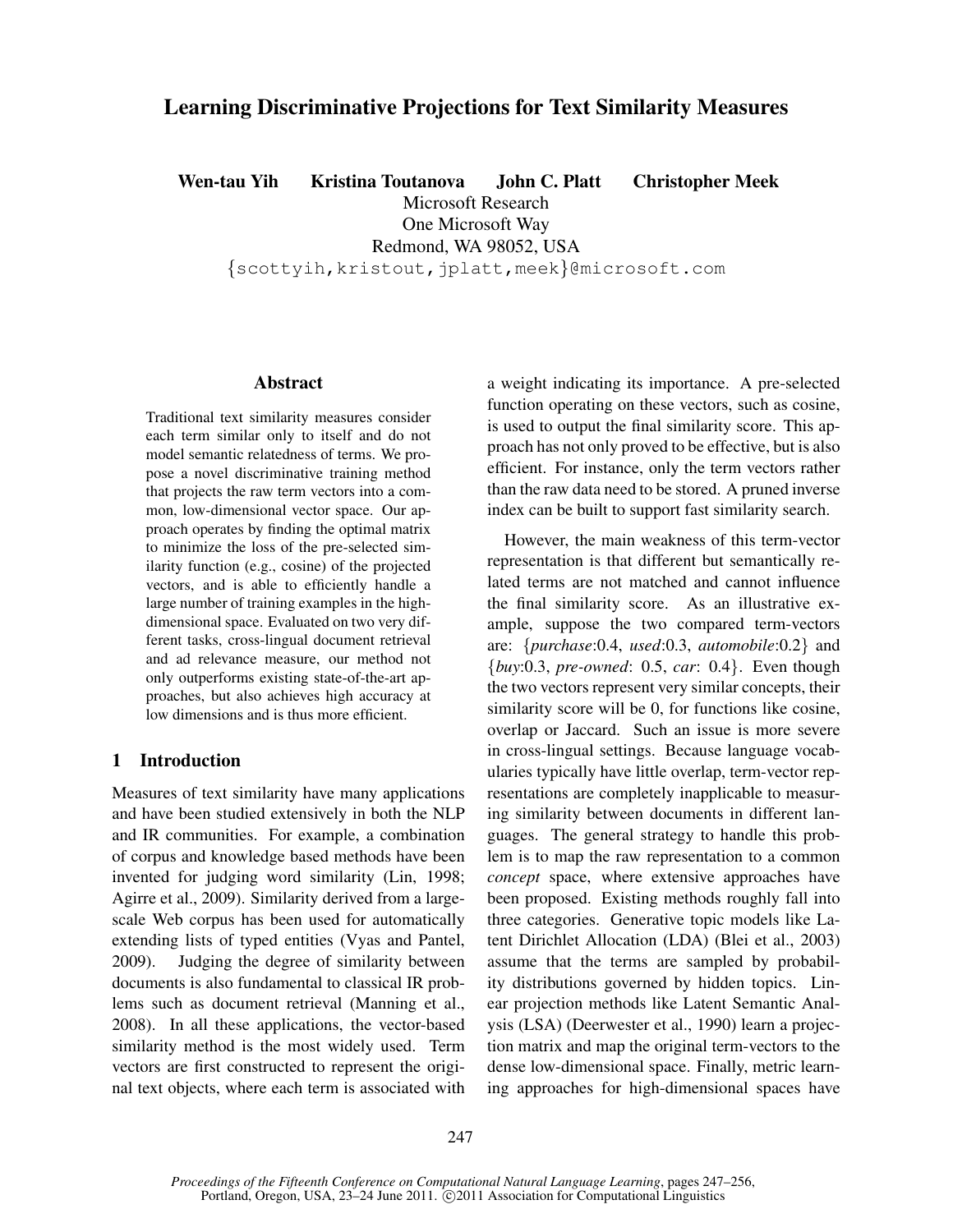also been proposed (Davis and Dhillon, 2008).

In this paper, we propose a new projection learning framework, Similarity Learning via Siamese Neural Network (S2Net), to discriminatively learn the concept vector representations of input text objects. Following the general Siamese neural network architecture (Bromley et al., 1993), our approach trains two identical networks concurrently. The input layer corresponds to the original term vector and the output layer is the projected concept vector. Model parameters (i.e., the weights on the edges) are equivalently the projection matrix. Given pairs of raw term vectors and their labels (e.g., similar or not), the model is trained by minimizing the loss of the similarity scores of the output vectors. S2Net is closely related to the linear projection and metric learning approaches, but enjoys additional advantages over existing methods. While its model form is identical to that of LSA, CCA and OPCA, its objective function can be easily designed to match the true evaluation metric of interest for the target task, which leads to better performance. Compared to existing high-dimensional metric learning methods, S2Net can learn from a much larger number of labeled examples. These two properties are crucial in helping S2Net outperform existing methods. For retrieving comparable cross-lingual documents, S2Net achieves higher accuracy than the best approach (OPCA) at a much lower dimension of the concept space (500 vs. 2,000). In a monolingual setting, where the task is to judge the relevance of an ad landing page to a query, S2Net also has the best performance when compared to a number of approaches, including the raw TFIDF cosine baseline.

In the rest of the paper, we first survey some existing work in Sec. 2, with an emphasis on approaches included in our experimental comparison. We present our method in Sec. 3 and report on an extensive experimental study in Sec. 4. Other related work is discussed in Sec. 5 and finally Sec. 6 concludes the paper.

# 2 Previous Work

In this section, we briefly review existing approaches for mapping high-dimensional termvectors to a low-dimensional concept space.

#### 2.1 Generative Topic Models

Probabilistic Latent Semantic Analysis (PLSA) (Hofmann, 1999) assumes that each document has a document-specific distribution  $\theta$ over some finite number  $K$  of topics, where each token in a document is independently generated by first selecting a topic  $z$  from a multinomial distribution MULTI( $\theta$ ), and then sampling a word token from the topic-specific word distribution for the chosen topic MULTI( $\phi_z$ ). Latent Dirichlet Allocation (LDA) (Blei et al., 2003) generalizes PLSA to a proper generative model for documents and places Dirichlet priors over the parameters θ and φ. In the experiments in this paper, our implementation of PLSA is LDA with maximum a posteriori (MAP) inference, which was shown to be comparable to the current best Bayesian inference methods for LDA (Asuncion et al., 2009).

Recently, these topic models have been generalized to handle pairs or tuples of corresponding documents, which could be translations in multiple languages, or documents in the same language that are considered similar. For instance, the Poly-lingual Topic Model (PLTM) (Mimno et al., 2009) is an extension to LDA that views documents in a tuple as having a shared topic vector  $\theta$ . Each of the documents in the tuple uses  $\theta$  to select the topics  $z$  of tokens, but could use a different (languagespecific) word-topic-distribution MULTI( $\phi_z^L$ ). Two additional models, Joint PLSA (JPLSA) and Coupled PLSA (CPLSA) were introduced in (Platt et al., 2010). JPLSA is a close variant of PLTM when documents of all languages share the same word-topic distribution parameters, and MAP inference is performed instead of Bayesian. CPLSA extends JPLSA by constraining paired documents to not only share the same prior topic distribution  $\theta$ , but to also have similar fractions of tokens assigned to each topic. This constraint is enforced on expectation using posterior regularization (Ganchev et al., 2009).

### 2.2 Linear Projection Methods

The earliest method for projecting term vectors into a low-dimensional concept space is Latent Semantic Analysis (LSA) (Deerwester et al., 1990). LSA models all documents in a corpus using a  $n \times$  $d$  document-term matrix  $D$  and performs singular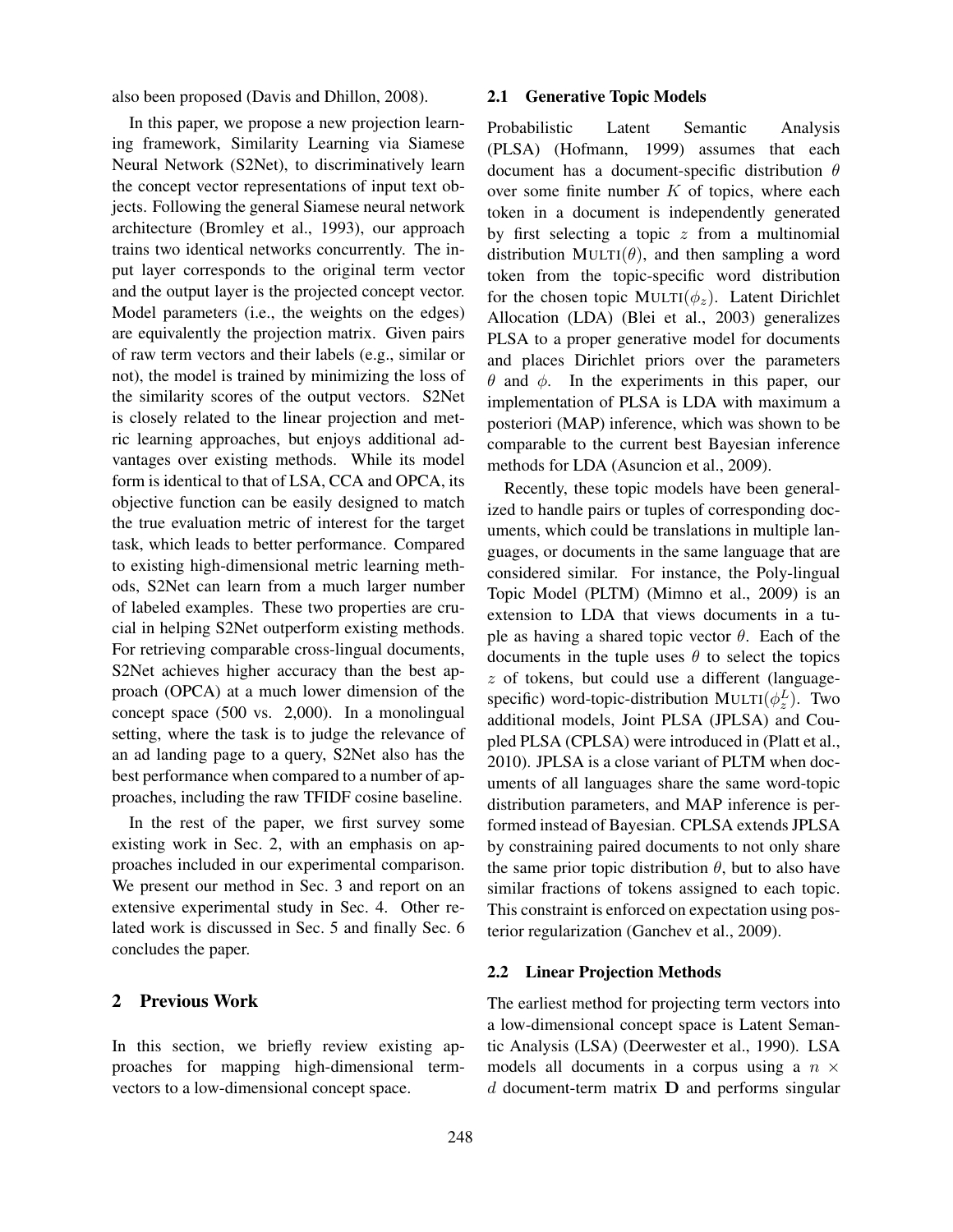value decomposition (SVD) on  $D$ . The k biggest singular values are then used to find the  $d \times k$  projection matrix. Instead of SVD, LSA can be done by applying eigen-decomposition on the correlation matrix between terms  $C = D<sup>T</sup>D$ . This is very similar to principal component analysis (PCA), where a covariance matrix between terms is used. In practice, term vectors are very sparse and their means are close to 0. Therefore, the correlation matrix is in fact close to the covariance matrix.

To model pairs of comparable documents, LSA/PCA has been extended in different ways. For instance, Cross-language Latent Semantic Indexing (CL-LSI) (Dumais et al., 1997) applies LSA to concatenated comparable documents from different languages. Oriented Principal Component Analysis (OPCA) (Diamantaras and Kung, 1996; Platt et al., 2010) solves a generalized eigen problem by introducing a noise covariance matrix to ensure that comparable documents can be projected closely. Canonical Correlation Analysis (CCA) (Vinokourov et al., 2003) finds projections that maximize the crosscovariance between the projected vectors.

### 2.3 Distance Metric Learning

Measuring the similarity between two vectors can be viewed as equivalent to measuring their distance, as the cosine score has a bijection mapping to the Euclidean distance of unit vectors. Most work on metric learning learns a Mahalanobis distance, which generalizes the standard squared Euclidean distance by modeling the similarity of elements in different dimensions using a positive semi-definite matrix A. Given two vectors x and y, their squared Mahalanobis distance is:  $d_{\mathbf{A}} = (\mathbf{x} - \mathbf{y})^T \mathbf{A} (\mathbf{x} - \mathbf{y}).$ However, the computational complexity of learning a general Mahalanobis matrix is at least  $O(n^2)$ , where  $n$  is the dimensionality of the input vectors. Therefore, such methods are not practical for high dimensional problems in the text domain.

In order to tackle this issue, special metric learning approaches for high-dimensional spaces have been proposed. For example, high dimension low-rank (HDLR) metric learning (Davis and Dhillon, 2008) constrains the form of  $A = U U^T$ , where U is similar to the regular projection matrix, and adapts information-theoretic metric learning (ITML) (Davis et al., 2007) to learn U.



Figure 1: Learning concept vectors. The output layer consists of a small number of concept nodes, where the weight of each node is a linear combination of all the original term weights.

# 3 Similarity Learning via Siamese Neural Network (S2Net)

Given pairs of documents with their labels, such as binary or real-valued similarity scores, our goal is to construct a projection matrix that maps the corresponding term-vectors into a low-dimensional *concept* space such that similar documents are close when projected into this space. We propose a similarity learning framework via Siamese neural network (S2Net) to learn the projection matrix *directly* from labeled data. In this section, we introduce its model design and describe the training process.

### 3.1 Model Design

The network structure of S2Net consists of two layers. The input layer corresponds to the raw term vector, where each node represents a term in the original vocabulary and its associated value is determined by a term-weighting function such as TFIDF. The output layer is the learned low-dimensional vector representation that captures relationships among terms. Similarly, each node of the output layer is an element in the new concept vector. In this work, the final similarity score is calculated using the cosine function, which is the standard choice for document similarity (Manning et al., 2008). Our framework can be easily extended to other similarity functions as long as they are differentiable.

The output of each concept node is a linear com-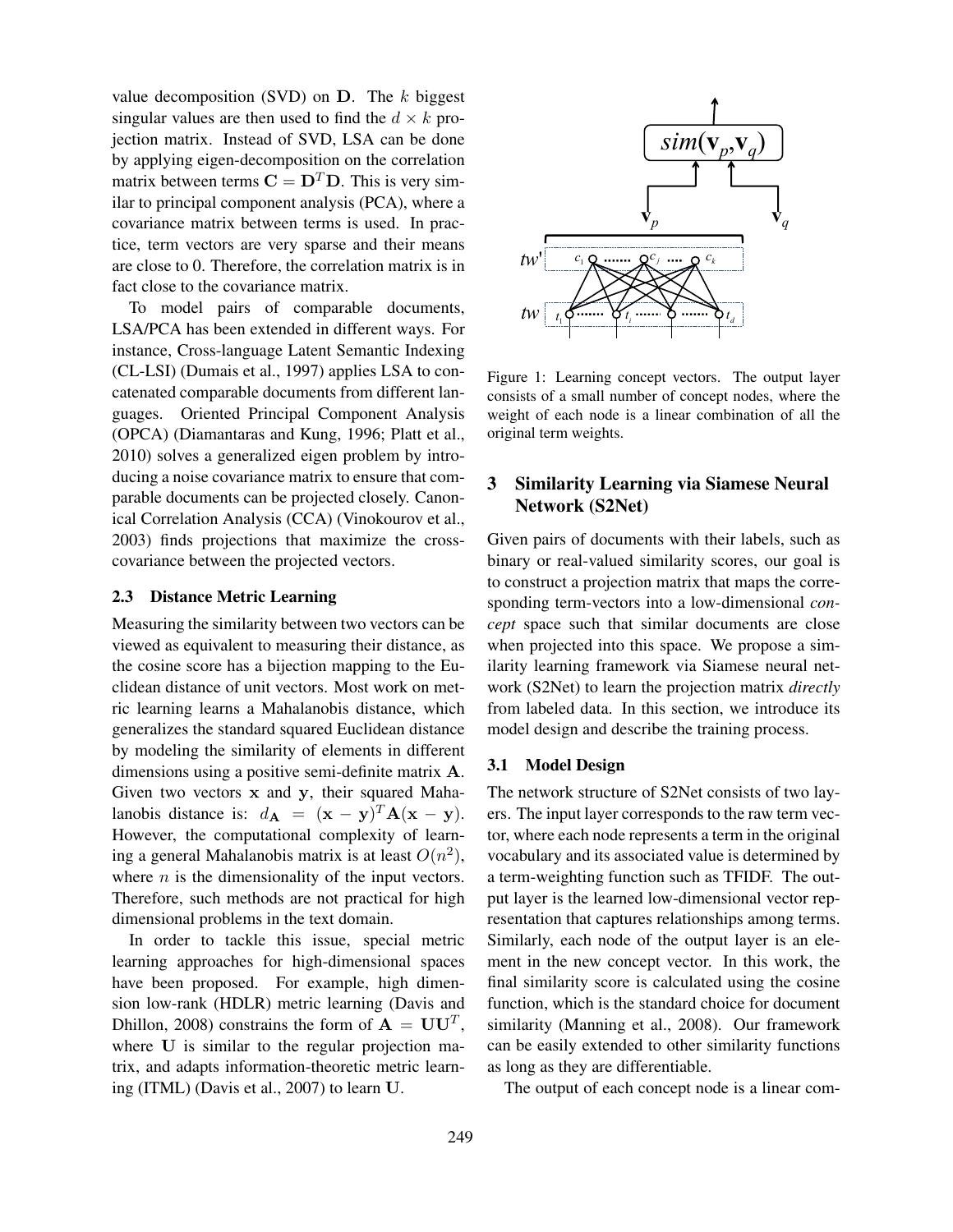bination of the weights of all the terms in the original term vector. In other words, these two layers of nodes form a complete bipartite graph as shown in Fig. 1. The output of a concept node  $c_i$  is thus defined as:

$$
tw'(c_j) = \sum_{t_i \in V} \alpha_{ij} \cdot tw(t_i) \tag{1}
$$

Notice that it is straightforward to add a non-linear activation function (e.g., sigmoid) in Eq. (1), which can potentially lead to better results. However, in the current design, the model form is exactly the same as the low-rank projection matrix derived by PCA, OPCA or CCA, which facilitates comparison to alternative projection methods. Using concise matrix notation, let  $f$  be a raw  $d$ -by-1 term vector,  $\mathbf{A} = [\alpha_{ij}]_{d \times k}$  the projection matrix.  $\mathbf{g} = \mathbf{A}^T \mathbf{f}$  is thus the k-by-1 projected concept vector.

### 3.2 Loss Function and Training Procedure

For a pair of term vectors  $f_p$  and  $f_q$ , their similarity score is defined by the cosine value of the corresponding concept vectors  $g_p$  and  $g_q$  according to the projection matrix A.

$$
sim_{\mathbf{A}}(\mathbf{f}_p, \mathbf{f}_q) = \frac{\mathbf{g}_p^T \mathbf{g}_q}{||\mathbf{g}_p|| ||\mathbf{g}_q||},
$$

where  $\mathbf{g}_p = \mathbf{A}^T \mathbf{f}_p$  and  $\mathbf{g}_q = \mathbf{A}^T \mathbf{f}_q$ . Let  $y_{pq}$  be the true label of this pair. The loss function can be as simple as the mean-squared error  $\frac{1}{2}(y_{pq}$  –  $\sinh A(\mathbf{f}_p, \mathbf{f}_q))^2$ . However, in many applications, the similarity scores are used to select the closest text objects given the query. For example, given a query document, we only need to have the comparable document in the target language ranked higher than any other documents. In this scenario, it is more important for the similarity measure to yield a good ordering than to match the target similarity scores. Therefore, we use a pairwise learning setting by considering a pair of similarity scores (i.e., from two vector pairs) in our learning objective.

Consider two pairs of term vectors  $(f_{p_1}, f_{q_1})$  and  $(f_{p_2}, f_{q_2})$ , where the first pair has higher similarity. Let  $\Delta$  be the difference of their similarity scores. Namely,  $\Delta = sim_{\mathbf{A}}(\mathbf{f}_{p_1}, \mathbf{f}_{q_1}) - sim_{\mathbf{A}}(\mathbf{f}_{p_2}, \mathbf{f}_{q_2})$ . We use the following logistic loss over  $\Delta$ , which upperbounds the pairwise accuracy (i.e., 0-1 loss):

$$
L(\Delta; \mathbf{A}) = \log(1 + exp(-\gamma \Delta))
$$
 (2)

Because of the cosine function, we add a scaling factor  $\gamma$  that magnifies  $\Delta$  from [−2, 2] to a larger range, which helps penalize more on the prediction errors. Empirically, the value of  $\gamma$  makes no difference as long as it is large enough<sup>1</sup>. In the experiments, we set the value of  $\gamma$  to 10. Optimizing the model parameters A can be done using gradient based methods. We derive the gradient of the whole batch and apply the quasi-Newton optimization method L-BFGS (Nocedal and Wright, 2006) directly. For a cleaner presentation, we detail the gradient derivation in Appendix A. Given that the optimization problem is not convex, initializing the model from a good projection matrix often helps reduce training time and may lead to convergence to a better local minimum. Regularization can be done by adding a term  $\frac{\beta}{2}||\mathbf{A} - \mathbf{A}_0||^2$  in Eq. (2), which forces the learned model not to deviate too much from the starting point  $(A_0)$ , or simply by early stopping. Empirically we found that the latter is more effective and it is used in the experiments.

## 4 Experiments

We compare S2Net experimentally with existing approaches on two very different tasks: cross-lingual document retrieval and ad relevance measures.

## 4.1 Comparable Document Retrieval

With the growth of multiple languages on the Web, there is an increasing demand of processing crosslingual documents. For instance, machine translation (MT) systems can benefit from training on sentences extracted from parallel or comparable documents retrieved from the Web (Munteanu and Marcu, 2005). Word-level translation lexicons can also be learned from comparable documents (Fung and Yee, 1998; Rapp, 1999). In this cross-lingual document retrieval task, given a query document in one language, the goal is to find the most *similar* document from the corpus in another language.

## 4.1.1 Data & Setting

We followed the comparable document retrieval setting described in (Platt et al., 2010) and evaluated S2Net on the Wikipedia dataset used in that paper. This data set consists of Wikipedia documents

<sup>&</sup>lt;sup>1</sup>Without the  $\gamma$  parameter, the model still outperforms other baselines in our experiments, but with a much smaller gain.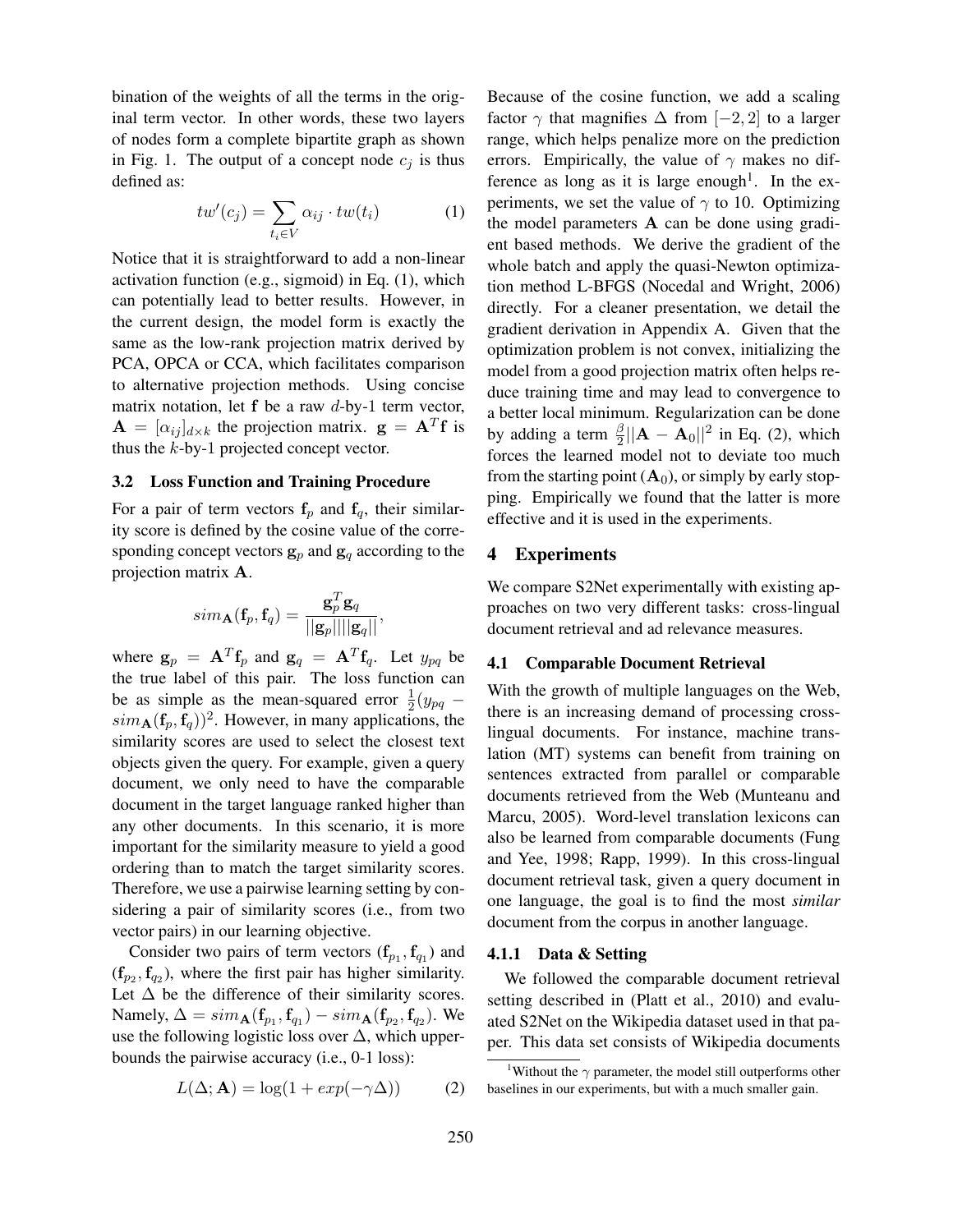in two languages, English and Spanish. An article in English is paired with a Spanish article if they are identified as comparable across languages by the Wikipedia community. To conduct a fair comparison, we use the same term vectors and data split as in the previous study. The numbers of document pairs in the training/development/testing sets are 43,380, 8,675 and 8,675, respectively. The dimensionality of the raw term vectors is 20,000.

The models are evaluated by using each English document as query against all documents in Spanish and *vice versa*; the results from the two directions are averaged. Performance is evaluated by two metrics: the Top-1 accuracy, which tests whether the document with the highest similarity score is the true comparable document, and the Mean Reciprocal Rank (MRR) of the true comparable.

When training the S2Net model, all the comparable document pairs are treated as positive examples and all other pairs are used as negative examples. Naively treating these 1.8 billion pairs (i.e., 43380<sup>2</sup>) as independent examples would make the training very inefficient. Fortunately, most computation in deriving the batch gradient can be reused via compact matrix operations and training can still be done efficiently. We initialized the S2Net model using the matrix learned by OPCA, which gave us the best performance on the development  $set<sup>2</sup>$ .

Our approach is compared with most methods studied in (Platt et al., 2010), including the best performing one. For CL-LSI, OPCA, and CCA, we include results from that work directly. In addition, we re-implemented and improved JPLSA and CPLSA by changing three settings: we used separate vocabularies for the two languages as in the Poly-lingual topic model (Mimno et al., 2009), we performed 10 EM iterations for folding-in instead of only one, and we used the Jensen-Shannon distance instead of the L1 distance. We also attempted to apply the HDLR algorithm. Because this algorithm does not scale well as the number of training examples increases, we used 2,500 positive and 2,500 negative document pairs for training. Unfortunately, among all the



Figure 2: Mean reciprocal rank versus dimension for Wikipedia. Results of OPCA, CCA and CL-LSI are from (Platt et al., 2010).

hyper-parameter settings we tested, HDLR could not outperform its initial model, which was the OPCA matrix. Therefore we omit these results.

### 4.1.2 Results

Fig. 2 shows the MRR performance of all methods on the development set, across different dimensionality settings of the concept space. As can be observed from the figure, higher dimensions usually lead to better results. In addition, S2Net consistently performs better than all other methods across different dimensions. The gap is especially large when projecting input vectors to a low-dimensional space, which is preferable for efficiency. For instance, using 500 dimensions, S2Net already performs as well as OPCA with 2000 dimensions.

Table 1 shows the averaged Top-1 accuracy and MRR scores of all methods on the test set, where the dimensionality for each method is optimized on the development set (Fig. 2). S2Net clearly outperforms all other methods and the difference in terms of accuracy is statistically significant<sup>3</sup>.

## 4.2 Ad Relevance

Paid search advertising is the main revenue source that supports modern commercial search engines. To ensure satisfactory user experience, it is important to provide both relevant ads and regular search

<sup>&</sup>lt;sup>2</sup>S2Net outperforms OPCA when initialized from a random or CL-LSI matrix, but with a smaller gain. For example, when the number of dimensions is 1000, the MRR score of OPCA is 0.7660. Starting from the CL-LSI and OPCA matrices, the MRR scores of S2Net are 0.7745 and 0.7855, respectively.

<sup>&</sup>lt;sup>3</sup>We use the unpaired t-test with Bonferroni correction and the difference is considered statistically significant when the pvalue is less than 0.01.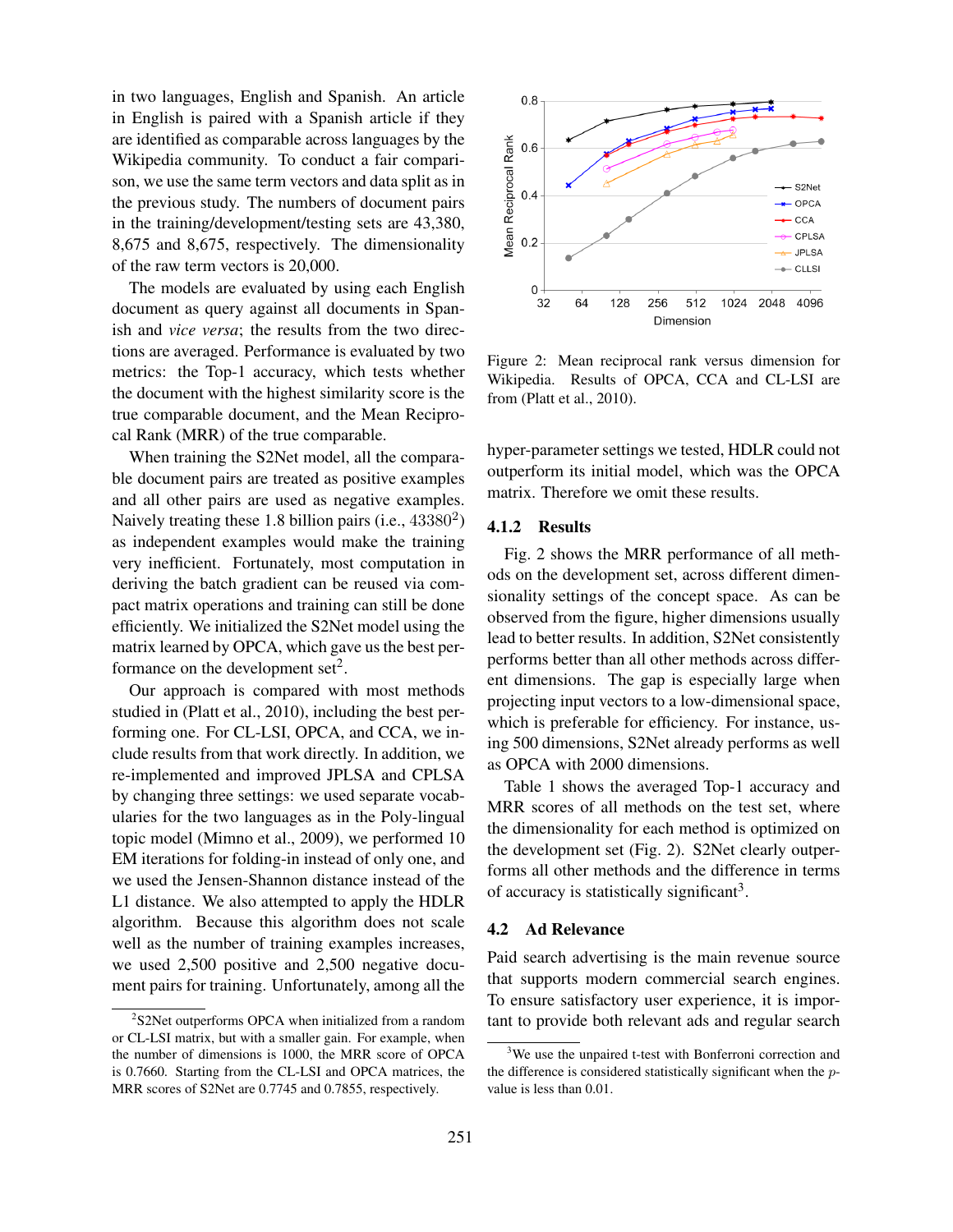| Algorithm          | Dimension | Accuracy | <b>MRR</b> |
|--------------------|-----------|----------|------------|
| S <sub>2</sub> Net | 2000      | 0.7447   | 0.7973     |
| <b>OPCA</b>        | 2000      | 0.7255   | 0.7734     |
| <b>CCA</b>         | 1500      | 0.6894   | 0.7378     |
| <b>CPLSA</b>       | 1000      | 0.6329   | 0.6842     |
| <b>JPLSA</b>       | 1000      | 0.6079   | 0.6604     |
| CL-LSI             | 5000      | 0.5302   | 0.6130     |

Table 1: Test results for comparable document retrieval in Wikipedia. Results of OPCA, CCA and CL-LSI are from (Platt et al., 2010).

results. Previous work on ad relevance focuses on constructing appropriate term-vectors to represent queries and ad-text (Broder et al., 2008; Choi et al., 2010). In this section, we extend the work in (Yih and Jiang, 2010) and show how S2Net can exploit annotated query–ad pairs to improve the vector representation in this monolingual setting.

## 4.2.1 Data & Tasks

The ad relevance dataset we used consists of 12,481 unique queries randomly sampled from the logs of the Bing search engine. For each query, a number of top ranked ads are selected, which results in a total number of 567,744 query-ad pairs in the dataset. Each query-ad pair is manually labeled as *same*, *subset*, *superset* or *disjoint*. In our experiment, when the task is a binary classification problem, pairs labeled as *same*, *subset*, or *superset* are considered relevant, and pairs labeled as *disjoint* are considered irrelevant. When pairwise comparisons are needed in either training or evaluation, the relevance order is *same* > *subset* = *superset* > *disjoint*. The dataset is split into training (40%), validation (30%) and test (30%) sets by queries.

Because a query string usually contains only a few words and thus provides very little content, we applied the same web relevance feedback technique used in (Broder et al., 2008) to create "pseudodocuments" to represent queries. Each query in our data set was first issued to the search engine. The result page with up to 100 snippets was used as the pseudo-document to create the raw term vectors. On the ad side, we used the ad landing pages instead of the short ad-text. Our vocabulary set contains 29,854 words and is determined using a document frequency table derived from a large collection of Web documents. Only words with counts larger than a pre-selected threshold are retained.

How the data is used in training depends on the model. For S2Net, we constructed preference pairs in the following way. For the same query, each relevant ad is paired with a less relevant ad. The loss function from Eq. (2) encourages achieving a higher similarity score for the more relevant ad. For HDLR, we used a sample of 5,000 training pairs of queries and ads, as it was not able to scale to more training examples. For OPCA, CCA, PLSA and JPLSA, we constructed a parallel corpus using only relevant pairs of queries and ads, as the negative examples (irrelevant pairs of queries and ads) cannot be used by these models. Finally, PCA and PLSA learn the models from all training queries and documents without using any relevance information.

We tested S2Net and other methods in two different application scenarios. The first is to use the ad relevance measure as an *ad filter*. When the similarity score between a query and an ad is below a preselected decision threshold, this ad is considered irrelevant to the query and will be filtered. Evaluation metrics used for this scenario are the ROC analysis and the area under the curve (AUC). The second one is the ranking scenario, where the ads are selected and ranked by their relevance scores. In this scenario, the performance is evaluated by the standard ranking metric, *Normalized Discounted Cumulative Gain* (NDCG) (Jarvelin and Kekalainen, 2000).

### 4.2.2 Results

We first compare different methods in their AUC and NDCG scores. *TFIDF* is the basic term vector representation with the TFIDF weighting  $(tf \cdot$  $log(N/df))$ . It is used as our baseline and also as the raw input for S2Net, HDLR and other linear projection methods. Based on the results on the development set, we found that PCA performs better than OPCA and CCA. Therefore, we initialized the models of S2Net and HDLR using the PCA matrix. Table 2 summarizes results on the test set. All models, except TFIDF, use 1000 dimensions and their best configuration settings selected on the validation set.

TFIDF is a very strong baseline on this monolingual ad relevance dataset. Among all the methods we tested, at dimension 1000, only S2Net outperforms the raw TFIDF cosine measure in every evaluation metric, and the difference is statistically sig-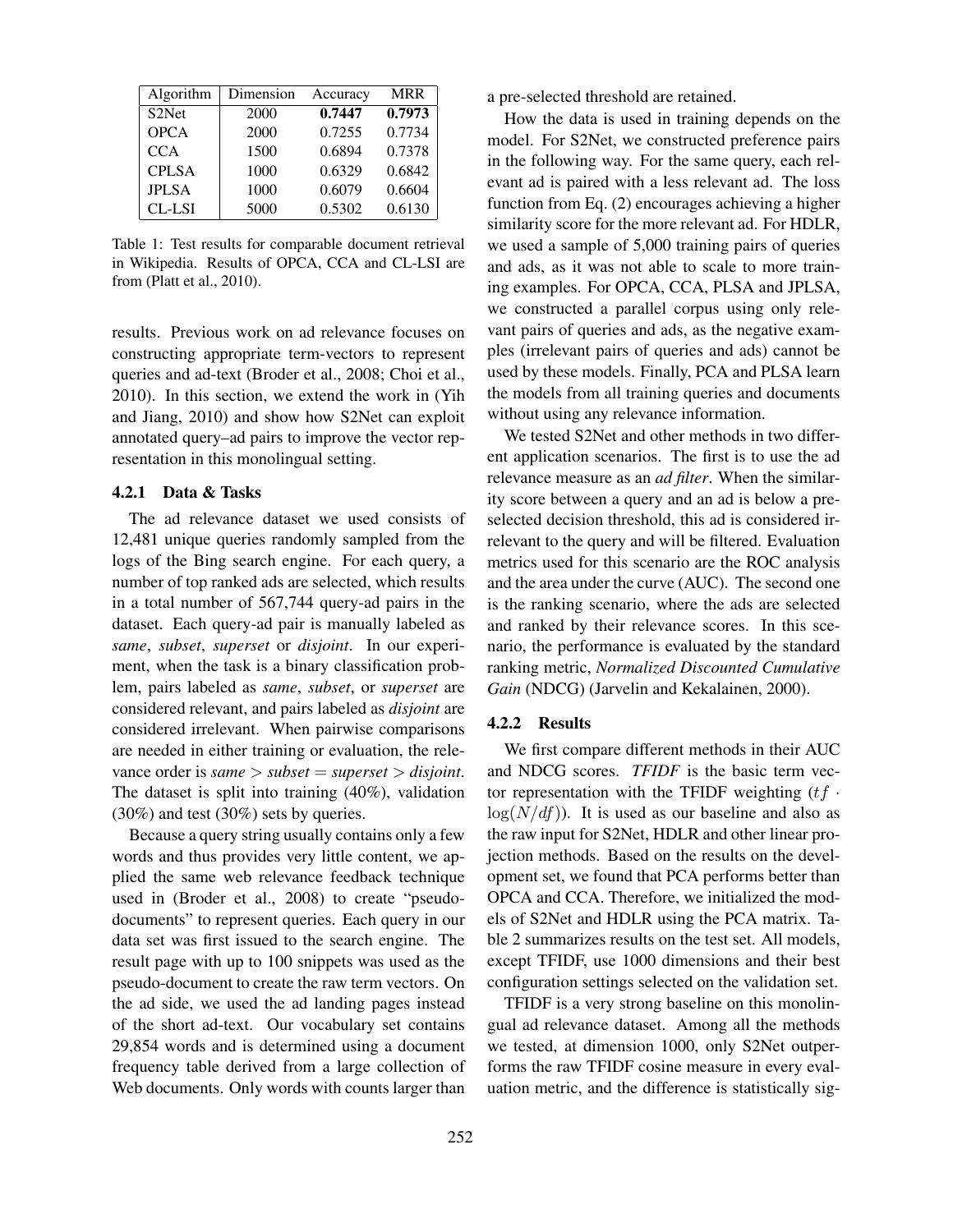|                    | <b>AUC</b> | NDCG@1 | NDCG@3 | NDCG@5 |  |
|--------------------|------------|--------|--------|--------|--|
| S <sub>2</sub> Net | 0.892      | 0.855  | 0.883  | 0.901  |  |
| <b>TFIDF</b>       | 0.861      | 0.825  | 0.854  | 0.876  |  |
| <b>HDLR</b>        | 0.855      | 0.826  | 0.856  | 0.877  |  |
| <b>CPLSA</b>       | 0.853      | 0.845  | 0.872  | 0.890  |  |
| <b>PCA</b>         | 0.848      | 0.815  | 0.847  | 0.870  |  |
| <b>OPCA</b>        | 0.844      | 0.817  | 0.850  | 0.872  |  |
| <b>JPLSA</b>       | 0.840      | 0.838  | 0.864  | 0.883  |  |
| <b>CCA</b>         | 0.836      | 0.820  | 0.852  | 0.874  |  |
| <b>PLSA</b>        | 0.835      | 0.831  | 0.860  | 0.879  |  |

Table 2: The AUC and NDCG scores of the cosine similarity scores on different vector representations. The dimension for all models except TFIDF is 1000.



Figure 3: The ROC curves of S2Net, TFIDF, HDLR and CPLSA when the similarity scores are used as ad filters.

nificant<sup>4</sup>. In contrast, both CPLSA and HDLR have higher NDCG scores but lower AUC values, and OPCA/CCA perform roughly the same as PCA.

When the cosine scores of these vector representations are used as ad filters, their ROC curves (focusing on the low false-positive region) are shown in Fig. 3. It can be clearly observed that the similarity score computed based on vectors derived from S2Net indeed has better quality, compared to the raw TFIDF representation. Unfortunately, other approaches perform worse than TFIDF and their performance in the low false-positive region is consistent with the AUC scores.

Although ideally we would like the dimensionality of the projected concept vectors to be as small as possible for efficient processing, the quality of the concept vector representation usually degrades as well. It is thus interesting to know the best tradeoff point between these two variables. Table 3 shows the AUC and NDCG scores of S2Net at different dimensions, as well as the results achieved by TFIDF and PCA, HDLR and CPLSA at 1000 dimensions. As can be seen, S2Net surpasses TFIDF in AUC at dimension 300 and keeps improving as the dimensionality increases. Its NDCG scores are also consistently higher across all dimensions.

# 4.3 Discussion

TFIDF be trained on a large number of examples. For ex- $HDLR$  .......  $\uparrow$ CPLSA <u>Andrew ample</u>, HDLR can only use a few thousand exam-It is encouraging to find that S2Net achieves strong performance in two very different tasks, given that it is a conceptually simple model. Its empirical success can be attributed to two factors. First, it is flexible in choosing the loss function and constructing training examples and is thus able to optimize the model directly for the target task. Second, it can ples and is not able to learn a matrix better than its initial model for the task of cross-lingual document retrieval. The fact that linear projection methods like OPCA/CCA and generative topic models like JPLSA/CPLSA cannot use negative examples more effectively also limits their potential.

> In terms of scalability, we found that methods based on eigen decomposition, such as PCA, OPCA and CCA, take the least training time. The complexity is decided by the size of the covariance matrix, which is quadratic in the number of dimensions. On a regular eight-core server, it takes roughly 2 to 3 hours to train the projection matrix in both experiments. The training time of S2Net scales roughly linearly to the number of dimensions and training examples. In each iteration, performing the projection takes the most time in gradient derivation, and the complexity is  $O(mnk)$ , where m is the number of distinct term-vectors,  $n$  is the largest number of non-zero elements in the sparse term-vectors and  $k$  is the dimensionality of the concept space. For cross-lingual document retrieval, when  $k = 1000$ , each iteration takes roughly 48 minutes and about 80 iterations are required to convergence. Fortunately, the gradient computation is easily parallelizable and further speed-up can be achieved using a cluster.

<sup>&</sup>lt;sup>4</sup>For AUC, we randomly split the data into 50 subsets and ran a paired-t test between the corresponding AUC scores. For NDCG, we compared the DCG scores per query of the compared models using the paired-t test. The difference is considered statistically significant when the p-value is less than 0.01.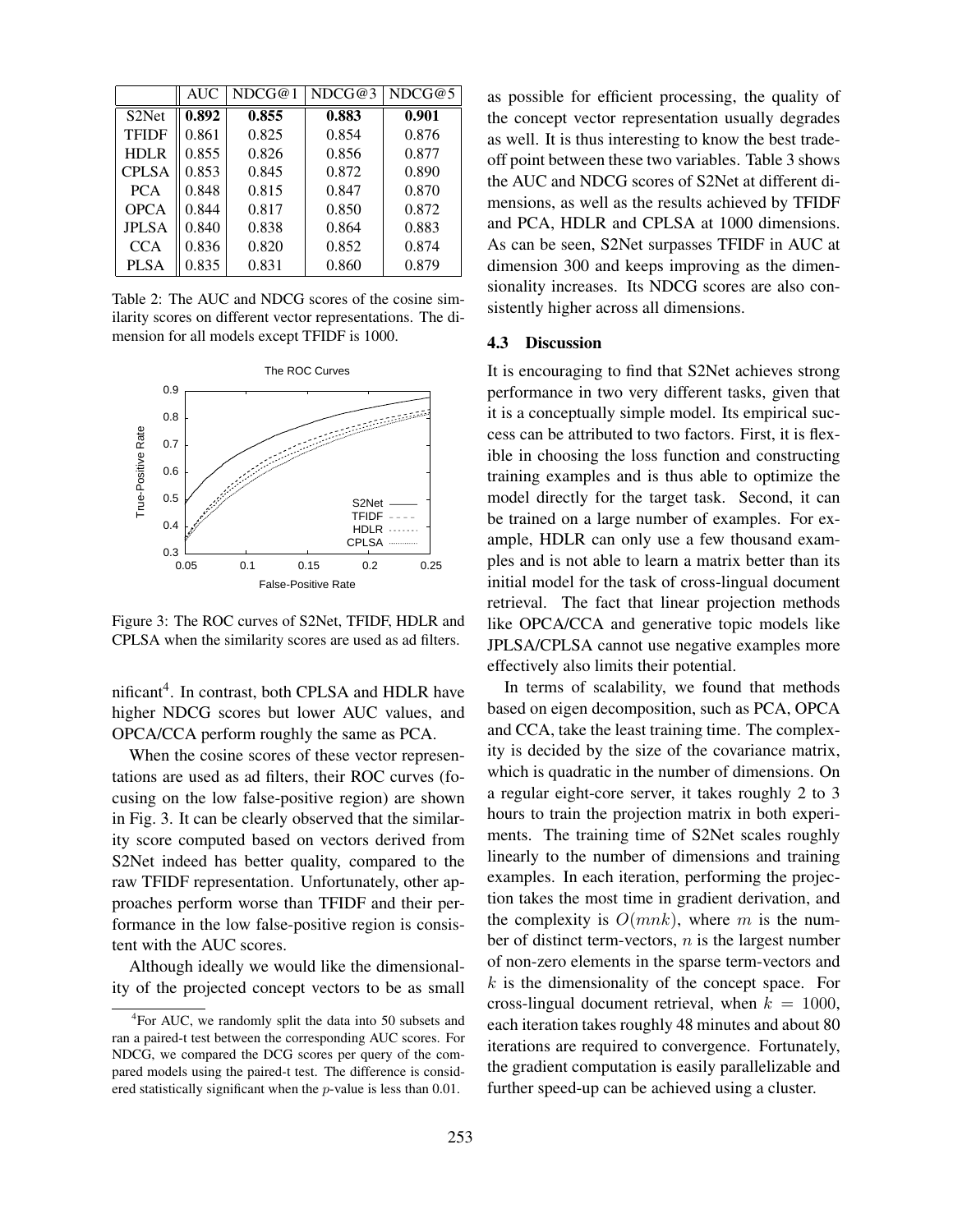|        | <b>TFIDF</b> | <b>HDLR</b> | <b>CPLSA</b> | <b>PCA</b> | S2Net <sub>100</sub> | S2Net <sub>300</sub> | S2Net <sub>500</sub> | S2Net <sub>750</sub> | S2Net <sub>1000</sub> |
|--------|--------------|-------------|--------------|------------|----------------------|----------------------|----------------------|----------------------|-----------------------|
| AUC    | 9.861        | 0.855       | 0.853        | 0.848      | 0.855                | 0.879                | 0.880                | 0.888                | 0.892                 |
| NDCG@1 | 0.825        | 0.826       | 0.845        | 0.815      | 0.843                | 0.852                | 0.856                | 0.860                | 0.855                 |
| NDCG@3 | 9.854        | 0.856       | 0.872        | 0.847      | 0.871                | 0.879                | 0.881                | 0.884                | 0.883                 |
| NDCG@5 | 0.876        | 0.877       | 0.890        | 0.870      | 0.890                | 0.897                | 0.899                | 0.902                | 0.901                 |

Table 3: The AUC and NDCG scores of S2Net at different dimensions. PCA, HDLR & CPLSA (at dimension 1000) along with the raw TFIDF representation are used for reference.

# 5 Related Work

Although the high-level design of S2Net follows the Siamese architecture (Bromley et al., 1993; Chopra et al., 2005), the network construction, loss function and training process of S2Net are all different compared to previous work. For example, targeting the application of face verification, Chopra et al. (2005) used a convolutional network and designed a contrastive loss function for optimizing a Eucliden distance metric. In contrast, the network of S2Net is equivalent to a linear projection matrix and has a pairwise loss function. In terms of the learning framework, S2Net is closely related to several neural network based approaches, including autoencoders (Hinton and Salakhutdinov, 2006) and finding low-dimensional word representations (Collobert and Weston, 2008; Turian et al., 2010). Architecturally, S2Net is also similar to RankNet (Burges et al., 2005), which can be viewed as a Siamese neural network that learns a ranking function.

The strategy that S2Net takes to learn from labeled pairs of documents can be analogous to the work of distance metric learning. Although high dimensionality is not a problem to algorithms like HDLR, it suffers from a different scalability issue. As we have observed in our experiments, the algorithm can only handle a small number of similarity/dissimilarity constraints (i.e., the labeled examples), and is not able to use a large number of examples to learn a better model. Empirically, we also found that HDLR is very sensitive to the hyperparameter settings and its performance can vary substantially from iteration to iteration.

Other than the applications presented in this paper, concept vectors have shown useful in traditional IR tasks. For instance, Egozi et al. (2008) use *explicit semantic analysis* to improve the retrieval recall by leveraging Wikipedia. In a companion paper, we also demonstrated that various topic models including S2Net can enhance the ranking function (Gao et al., 2011). For text categorization, similarity between terms is often encoded as kernel functions embedded in the learning algorithms, and thus increase the classification accuracy. Representative approaches include *latent semantic kernels* (Cristianini et al., 2002), which learns an LSA-based kernel function from a document collection, and work that computes term-similarity based on the linguistic knowledge provided by WordNet (Basili et al., 2005; Bloehdorn and Moschitti, 2007).

## 6 Conclusions

In this paper, we presented S2Net, a discriminative approach for learning a projection matrix that maps raw term-vectors to a low-dimensional space. Our learning method directly optimizes the model so that the cosine score of the projected vectors can become a reliable similarity measure. The strength of this model design has been shown empirically in two very different tasks. For cross-lingual document retrieval, S2Net significantly outperforms OPCA, which is the best prior approach. For ad selection and filtering, S2Net also outperforms all methods we compared it with and is the only technique that beats the raw TFIDF vectors in both AUC and NDCG.

The success of S2Net is truly encouraging, and we would like to explore different directions to further enhance the model in the future. For instance, it will be interesting to extend the model to learn nonlinear transformations. In addition, since the pairs of text objects being compared often come from different distributions (e.g., English documents vs. Spanish documents or queries vs. pages), learning two different matrices instead of one could increase the model expressivity. Finally, we would like to apply S2Net to more text similarity tasks, such as word similarity and entity recognition and discovery.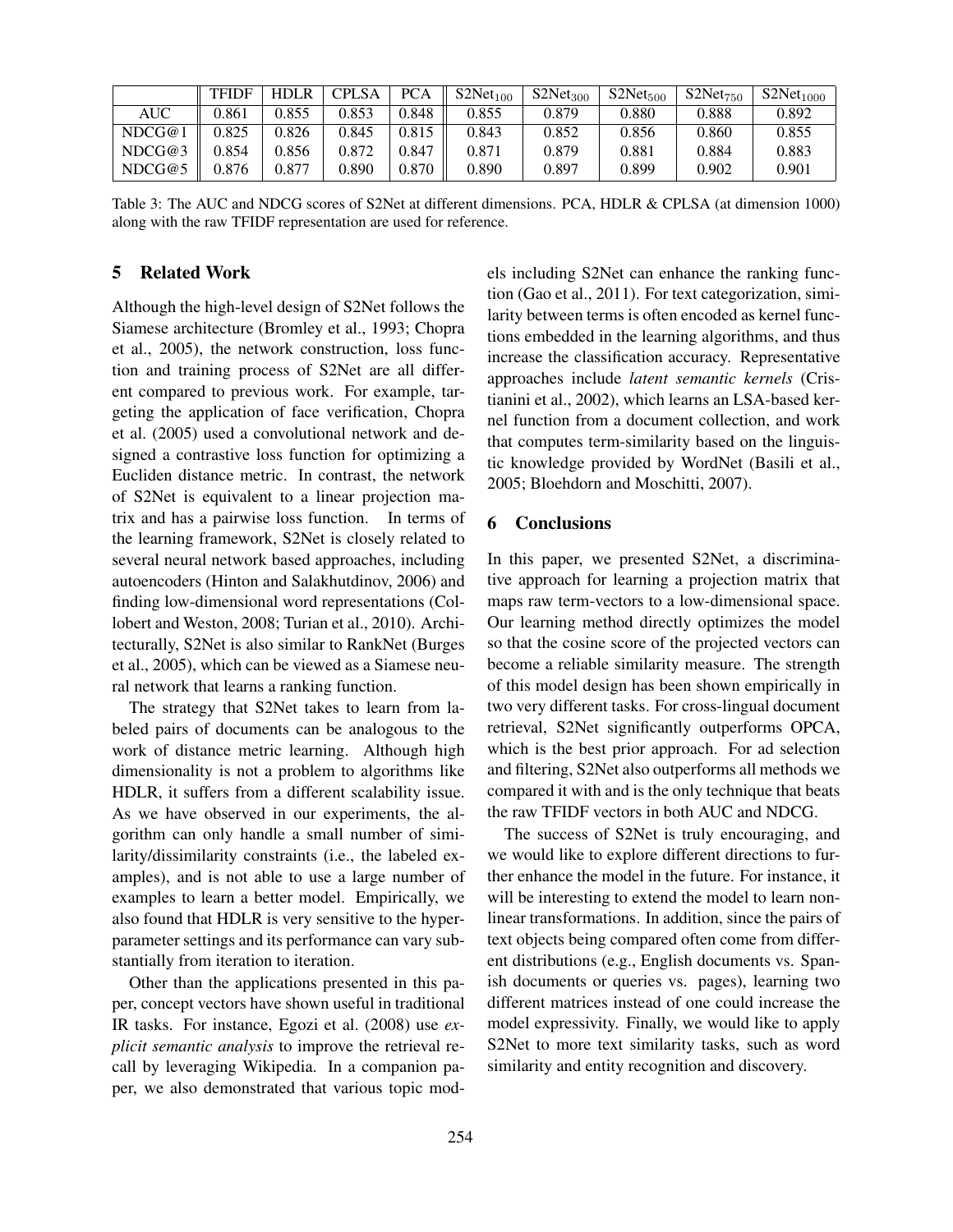## References

- Eneko Agirre, Enrique Alfonseca, Keith Hall, Jana Kravalova, Marius Pasca, and Aitor Soroa. 2009. A study on similarity and relatedness using distributional and WordNet-based approaches. In *Proceedings of HLT-NAACL*, pages 19–27, June.
- Arthur Asuncion, Max Welling, Padhraic Smyth, and Yee Whye Teh. 2009. On smoothing and inference for topic models. In *UAI*.
- Roberto Basili, Marco Cammisa, and Alessandro Moschitti. 2005. Effective use of WordNet semantics via kernel-based learning. In *CoNLL*.
- David M. Blei, Andrew Y. Ng, Michael I. Jordan, and John Lafferty. 2003. Latent dirichlet allocation. *Journal of Machine Learning Research*, 3:993–1022.
- Stephan Bloehdorn and Alessandro Moschitti. 2007. Combined syntactic and semantic kernels for text classification. In *ECIR*, pages 307–318.
- Andrei Z. Broder, Peter Ciccolo, Marcus Fontoura, Evgeniy Gabrilovich, Vanja Josifovski, and Lance Riedel. 2008. Search advertising using web relevance feedback. In *CIKM*, pages 1013–1022.
- Jane Bromley, James W. Bentz, Léon Bottou, Isabelle Guyon, Yann LeCun, Cliff Moore, Eduard Säckinger, and Roopak Shah. 1993. Signature verification using a "Siamese" time delay neural network. *International Journal Pattern Recognition and Artificial Intelligence*, 7(4):669–688.
- Chris Burges, Tal Shaked, Erin Renshaw, Ari Lazier, Matt Deeds, Nicole Hamilton, and Greg Hullender. 2005. Learning to rank using gradient descent. In *ICML*.
- Y. Choi, M. Fontoura, E. Gabrilovich, V. Josifovski, M. Mediano, and B. Pang. 2010. Using landing pages for sponsored search ad selection. In *WWW*.
- Sumit Chopra, Raia Hadsell, and Yann LeCun. 2005. Learning a similarity metric discriminatively, with application to face verification. In *Proceedings of CVPR-2005*, pages 539–546.
- Ronan Collobert and Jason Weston. 2008. A unified architecture for natural language processing: deep neural networks with multitask learning. In *ICML*.
- Nello Cristianini, John Shawe-Taylor, and Huma Lodhi. 2002. Latent semantic kernels. *Journal of Intelligent Information Systems*, 18(2–3):127–152.
- Jason V. Davis and Inderjit S. Dhillon. 2008. Structured metric learning for high dimensional problems. In *KDD*, pages 195–203.
- Jason V. Davis, Brian Kulis, Prateek Jain, Suvrit Sra, and Inderjit S. Dhillon. 2007. Information-theoretic metric learning. In *ICML*.
- Scott Deerwester, Susan Dumais, George Furnas, Thomas Landauer, and Richard Harshman. 1990. Indexing by latent semantic analysis. *Journal of the American Society for Information Science*, 41(6):391– 407.
- Konstantinos I. Diamantaras and S.Y. Kung. 1996. *Principal Component Neural Networks: Theory and Applications*. Wiley-Interscience.
- Susan T. Dumais, Todd A. Letsche, Michael L. Littman, and Thomas K. Landauer. 1997. Automatic crosslinguistic information retrieval using latent semantic indexing. In *AAAI-97 Spring Symposium Series: Cross-Language Text and Speech Retrieval*.
- Ofer Egozi, Evgeniy Gabrilovich, and Shaul Markovitch. 2008. Concept-based feature generation and selection for information retrieval. In *AAAI*.
- Pascale Fung and Lo Yuen Yee. 1998. An IR approach for translating new words from nonparallel, comparable texts. In *Proceedings of COLING-ACL*.
- Kuzman Ganchev, Joao Graca, Jennifer Gillenwater, and Ben Taskar. 2009. Posterior regularization for structured latent variable models. Technical Report MS-CIS-09-16, University of Pennsylvania.
- Jianfeng Gao, Kristina Toutanova, and Wen-tau Yih. 2011. Clickthrough-based latent semantic models for web search. In *SIGIR*.
- G. E. Hinton and R. R. Salakhutdinov. 2006. Reducing the dimensionality of data with neural networks. *Science*, 313(5786):504–507, July.
- Thomas Hofmann. 1999. Probabilistic latent semantic indexing. In *SIGIR '99*, pages 50–57.
- K. Jarvelin and J. Kekalainen. 2000. Ir evaluation methods for retrieving highly relevant documents. In *SI-GIR*, pages 41–48.
- Dekang Lin. 1998. Automatic retrieval and clustering of similar words. In *Proc. of COLING-ACL 98*.
- Christopher D. Manning, Prabhakar Raghavan, and Hinrich Schütze. 2008. Introduction to Information Re*trieval*. Cambridge University Pres.
- David Mimno, Hanna W. Wallach, Jason Naradowsky, David A. Smith, and Andrew McCallum. 2009. Polylingual topic models. In *EMNLP*.
- Dragos Stefan Munteanu and Daniel Marcu. 2005. Improving machine translation performance by exploiting non-parallel corpora. *Computational Linguistics*, 31:477–504.
- Jorge Nocedal and Stephen Wright. 2006. *Numerical Optimization*. Springer, 2nd edition.
- John Platt, Kristina Toutanova, and Wen-tau Yih. 2010. Translingual document representations from discriminative projections. In *EMNLP*.
- Reinhard Rapp. 1999. Automatic identification of word translations from unrelated English and German corpora. In *Proceedings of the ACL*, pages 519–526.